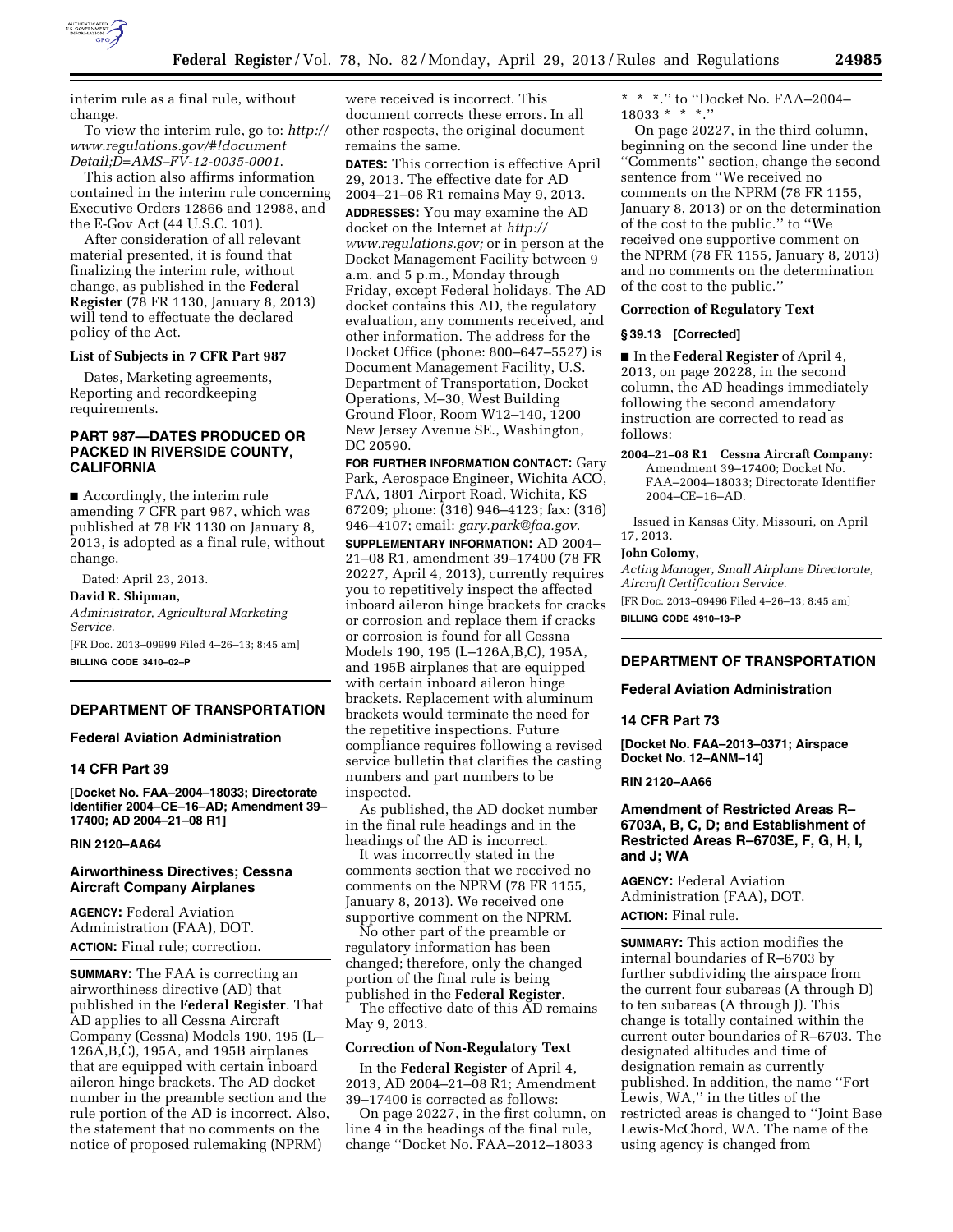''Commanding General, Fort Lewis, WA,'' to ''Joint Base Garrison Commander, Joint Base Lewis-McChord, WA.'' The name changes are the result of Department of Defense organizational consolidations. In addition to better accommodating training requirements, this also allows more efficient use of airspace through increased ability to activate only those subareas actually needed for the mission.

**DATES:** Effective date 0901 UTC, June 27, 2013.

**FOR FURTHER INFORMATION CONTACT:** Paul Gallant, Airspace Policy and ATC Procedures Group, Federal Aviation Administration, 800 Independence Avenue SW., Washington, DC 20591; telephone: (202) 267–8783.

# **SUPPLEMENTARY INFORMATION:**

## **Background**

Restricted Area R–6307 is located at Fort Lewis in Washington State. R–6307 is currently divided into 4 subareas, designated A, B, C, D. These subareas established in the 1950's, no longer efficiently accommodate effective training. The U.S. Army requested the FAA take action to reconfigure the internal alignment and boundaries of R– 6307 by adding 6 more subareas to the restricted area, designated E, F, G, H, I, J. The changes are confined within the current restricted area boundaries and do not alter the existing geographic foot print or altitudes of the R–6703 complex. This reconfiguration will simplify the restricted area layout and eliminate much of the coordination and deconfliction actions currently required during training missions. Restructuring the restricted area complex ensures a safer and more effective training environment while allowing for more efficient airspace usage by military and civilian users.

Finally, the name of the using agency for all of the restricted areas is changed to reflect the new organizational title.

#### **The Rule**

This action realigns the internal boundaries for restricted areas R–6703A, B, C, D and establishes R–6703E, F, G, H, I and J. Additionally, it changes the title of the restricted areas from ''Fort Lewis, WA'' to ''Joint Base Lewis-McChord, WA.'' The name of the using agency for all of the restricted areas is changed from ''Commanding General, Fort Lewis, WA'' to ''Joint Base Garrison Commander, Joint Base Lewis-McChord, WA.'' These name changes are the result of Department of Defense organizational consolidations and do not affect the use of the restricted areas.

This rule is an administrative change to realign the internal boundaries of existing restricted airspace and update the name of the using agency. These changes do not expand restricted airspace beyond the current lateral or vertical boundaries, or increase the available times of use, or alter the activities conducted within the restricted areas. Therefore, I find that notice and public procedure under 5 U.S.C. 553(b) are unnecessary.

The FAA has determined that this regulation only involves an established body of technical regulations for which frequent and routine amendments are necessary to keep them operationally current. Therefore, this regulation: (1) Is not a ''significant regulatory action'' under Executive Order 12866; (2) is not a ''significant rule'' under Department of Transportation (DOT) Regulatory Policies and Procedures (44 FR 11034; February 26, 1979); and (3) does not warrant preparation of a regulatory evaluation as the anticipated impact is so minimal. Since this is a routine matter that only affects air traffic procedures and air navigation, it is certified that this rule, when promulgated, does not have a significant economic impact on a substantial number of small entities under the criteria of the Regulatory Flexibility Act.

The FAA's authority to issue rules regarding aviation safety is found in Title 49 of the United States Code. Subtitle I, Section 106 describes the authority of the FAA Administrator. Subtitle VII, Aviation Programs, describes in more detail the scope of the agency's authority. This rulemaking is promulgated under the authority described in Subtitle VII, Part A, Subpart I, Section 40103. Under that section, the FAA is charged with prescribing regulations to assign the use of the airspace necessary to ensure the safety of aircraft and the efficient use of airspace. This regulation is within the scope of that authority as it modifies restricted area airspace to support military requirements at Joint Base Lewis McChord, WA.

## **Environmental Review**

The FAA has reviewed the above referenced action according to Department of Transportation Order 5610.1C, ''Procedures for Considering Environmental Impacts'' and FAA Order 1050.1E, ''Environmental Impacts: Policies and Procedures.'' The referenced action consists of minor adjustments of established special use air space as described in FAA Order 1050.1E paragraph 401p (5), and does not require an environmental assessment. Additionally, the

implementation of this action will not result in any extraordinary circumstances in accordance with Order 1050.1E paragraph 304 that warrant further environmental review.

#### **List of Subjects in 14 CFR Part 73**

Airspace, Prohibited Areas, Restricted Areas.

#### **Adoption of the Amendment**

In consideration of the foregoing, the Federal Aviation Administration amends 14 CFR part 73 as follows:

#### **PART 73—SPECIAL USE AIRSPACE**

■ 1. The authority citation for part 73 continues to read as follows:

**Authority:** 49 U.S.C. 106(g), 40103, 40113, 40120; E.O. 10854, 24 FR 9565, 3 CFR, 1959– 1963 Comp., p. 389.

## **§ 73.67 [Amended]**

|                                              |         |                    | $\blacksquare$ 2. § 73.67 is amended as follows: |
|----------------------------------------------|---------|--------------------|--------------------------------------------------|
| $\star$                                      | $\star$ | $\star$<br>$\star$ | $\star$                                          |
|                                              |         |                    |                                                  |
|                                              |         |                    | 1. R–6703A Fort Lewis, WA [Removed]              |
|                                              |         |                    | 2. R–6703B Fort Lewis, WA [Removed]              |
|                                              |         |                    | 3. R–6703C Fort Lewis, WA [Removed]              |
|                                              |         |                    | 4. R–6703D Fort Lewis, WA [Removed]              |
|                                              | [New]   |                    | 5. R-6703A Joint Base Lewis-McChord, WA          |
| Boundaries. Beginning at lat. 47°03" 07" N., |         |                    |                                                  |

long. 122°41″ 09″ W.; to lat. 47°04″ 34″ N., long. 122°41″ 09″ W.; to lat. 47°04″ 41″ N., long. 122°38″ 19″ W.; to lat. 47°03″ 37″ N., long. 122°35″ 40″ W.; to lat. 47°03″ 15″ N., long. 122°35″ 48″ W.; to lat. 47°03″ 06″ N., long. 122°36″ 51″ W.; to lat. 47°02″ 02″ N., long. 122°37″ 33″ W.; to lat. 47°02″ 06″ N., long. 122°38″ 33″ W.; to lat. 47°02″ 14″ N., long. 122°38″ 53″ W.; to lat. 47°02″ 19″ N., long. 122°39″ 14″ W.; to lat. 47°02″ 19″ N., long. 122°39″ 37″ W.; to lat. 47°02″ 21″ N., long. 122°40″ 17″ W.; to lat. 47°02″ 38″ N., long. 122°40″ 39.″ W.; Thence via the

Nisqually River to the point of beginning. Designated altitudes. Surface to 14,000 feet MSL.

Time of designation. 0700–2300 Monday-Friday; other times by NOTAM two hours in advance.

Controlling agency. FAA, Seattle TRACON. Using agency. Joint Base Garrison Commander, Joint Base Lewis-McChord, WA.

#### **6. R–6703B Joint Base Lewis-McChord, WA [New]**

Boundaries. Beginning at lat. 47°01″ 32″ N., long. 122°36″ 28″ W.; to lat. 47°01″ 32″ N., long. 122°36″ 51″ W.; to lat. 47°01″ 42″ N., long. 122°37″ 12″ W.; to lat. 47°02″ 02″ N., long. 122°37″ 33.″ W.; to lat. 47°03″ 06″ N.,  $\log_{10} 122^{\circ}36''$  51" W.; to lat. 47°03" 15" N., long. 122°35″ 48″ W.; to the point of beginning.

Designate altitudes. Surface to 14,000 feet MSL.